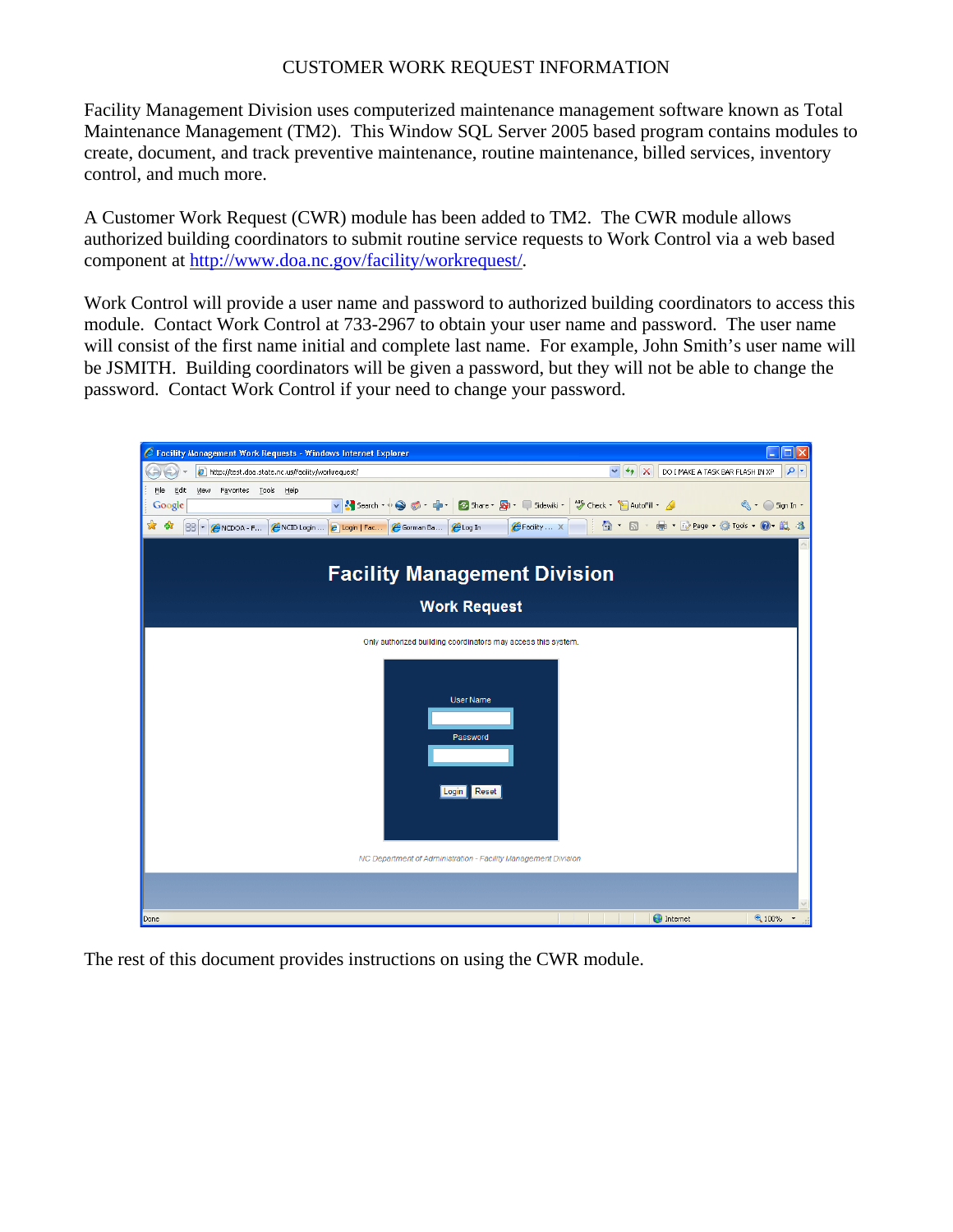1. Enter your username and password as shown below click on the Login button:



2. If this is the first time using the CWR or if you do not have any open work requests, the following screen will be displayed:

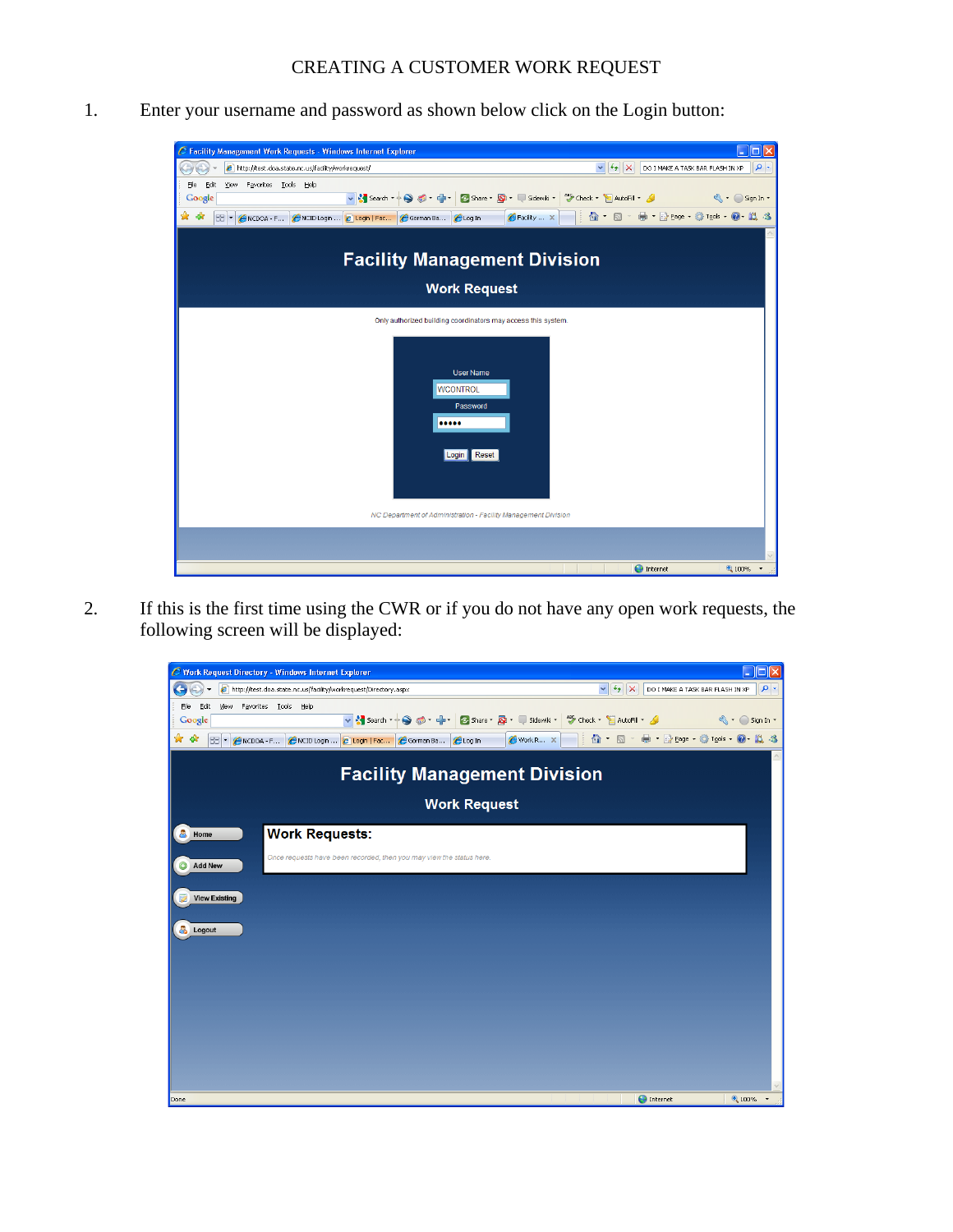Click on the **Add New** to create a new request and the following screen will open:

|                                     | C Customer Work Request Wizard - Windows Internet Explorer     |                                                                                                                                 | п                                                                                                  |  |  |  |  |  |
|-------------------------------------|----------------------------------------------------------------|---------------------------------------------------------------------------------------------------------------------------------|----------------------------------------------------------------------------------------------------|--|--|--|--|--|
|                                     | e http://test.doa.state.nc.us/facility/workrequest/submit.aspx |                                                                                                                                 | $\vee$ $\left  \left  \right  \right  \times$<br>- م<br>DO I MAKE A TASK BAR FLASH IN XP           |  |  |  |  |  |
| View<br>File<br>Edit                | Favorites Tools Help                                           |                                                                                                                                 |                                                                                                    |  |  |  |  |  |
| Google                              |                                                                |                                                                                                                                 | v Search + 9 6 + + 2 Share + 9 + 5 Share + 8 + 5 Sidewiki + 4 Check + E AutoFill + 4 + 6 Sign In + |  |  |  |  |  |
| ✿<br>48<br>88 -                     |                                                                | Custom X<br>ANCDOA - F CNCID Login  2 Login   Fac C Gorman Ba CLog In                                                           | 合 同 由 Erege + Gi Took + O 以 さ                                                                      |  |  |  |  |  |
| <b>Facility Management Division</b> |                                                                |                                                                                                                                 |                                                                                                    |  |  |  |  |  |
|                                     |                                                                | <b>Work Request</b>                                                                                                             |                                                                                                    |  |  |  |  |  |
|                                     |                                                                |                                                                                                                                 |                                                                                                    |  |  |  |  |  |
| Α<br>Home                           | <b>Add New Work Request:</b>                                   |                                                                                                                                 |                                                                                                    |  |  |  |  |  |
| <b>Add New</b>                      |                                                                | Enter your details below. Your request will not be created until you click the "Create Request" button below. * Required Fields |                                                                                                    |  |  |  |  |  |
|                                     | <b>Your Name:</b>                                              | <b>WORK CONTROL</b>                                                                                                             |                                                                                                    |  |  |  |  |  |
| <b>View Existing</b>                | <b>Phone:</b>                                                  | 733-2967                                                                                                                        |                                                                                                    |  |  |  |  |  |
|                                     | Email:                                                         | work.control@doa.nc.gov                                                                                                         |                                                                                                    |  |  |  |  |  |
| å.<br>Logout                        |                                                                |                                                                                                                                 |                                                                                                    |  |  |  |  |  |
|                                     | Description: *                                                 |                                                                                                                                 |                                                                                                    |  |  |  |  |  |
|                                     |                                                                |                                                                                                                                 |                                                                                                    |  |  |  |  |  |
|                                     | <b>Site Code:</b>                                              | DOWNTOWN RALEIGH STATE GOVERNMENT COMPLEX V                                                                                     |                                                                                                    |  |  |  |  |  |
|                                     | <b>Building Name:</b>                                          | <b>FACILITY MANAGEMENT BUILDING</b><br>×                                                                                        |                                                                                                    |  |  |  |  |  |
|                                     | Room: *                                                        |                                                                                                                                 |                                                                                                    |  |  |  |  |  |
|                                     | Floor: *                                                       |                                                                                                                                 |                                                                                                    |  |  |  |  |  |
|                                     |                                                                |                                                                                                                                 |                                                                                                    |  |  |  |  |  |
|                                     | <b>Additional Location</b><br>Information:                     |                                                                                                                                 | $\checkmark$                                                                                       |  |  |  |  |  |
|                                     |                                                                |                                                                                                                                 | nternet<br><b>4 100%</b>                                                                           |  |  |  |  |  |

- 3. The data fields for **Your Name, Phone, Email, Site Code, and Building Name** will already be filled for you. You can change the site location and building name. There are 3 required fields indicated by the asterisk (\*).
- 4. Enter the work request in the **Description** data field.
	- a. Provide brief but detailed information in the description box. Include a specific location where the problem exists, e.g. north, south, east, or west side of the building, etc.
	- b. Do not report two different, unrelated problems on one CWR. For example, an HVAC problem and an electrical problem will require two separate customer work requests.
	- c. Continue to call Work Control to report **emergency** CWR so they can be handled expediently.
	- d. Do not create a work request to check on the status of a CWR. Call or email Work Control to obtain status updates.
	- e. Do not include complaint information. Complaints should be reported by calling or emailing Work Control.
- 5. Enter the room number where the work is needed in the **Room** data field.
- 6. Enter the floor number where the work is needed in the **Floor** data field.
- 7. Use the **Additional Location Information** data field if needed to provide additional information where the work is needed.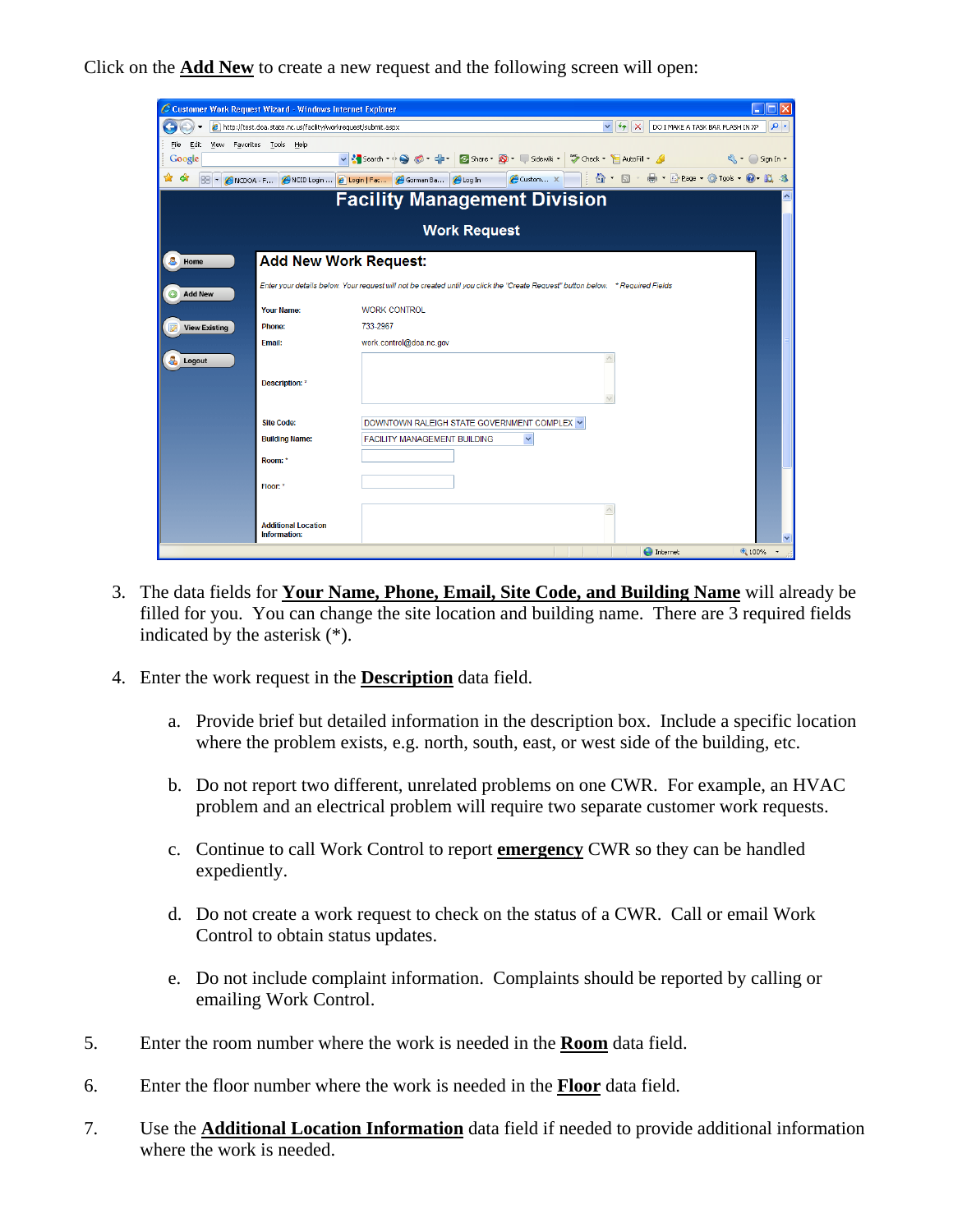| C Customer Work Request Wizard - Windows Internet Explorer                                                                                                |                                            |                                                                                                                                    |  |  |  |  |  |
|-----------------------------------------------------------------------------------------------------------------------------------------------------------|--------------------------------------------|------------------------------------------------------------------------------------------------------------------------------------|--|--|--|--|--|
| - م<br>$\vee$ $\frac{1}{2}$ $\times$<br>http://test.doa.state.nc.us/facility/workrequest/submit.aspx<br>DO I MAKE A TASK BAR FLASH IN XP                  |                                            |                                                                                                                                    |  |  |  |  |  |
| Favorites Tools Help<br>View<br>File<br>Edit                                                                                                              |                                            |                                                                                                                                    |  |  |  |  |  |
| Google                                                                                                                                                    |                                            | $\leftarrow$ Sign In $\cdot$                                                                                                       |  |  |  |  |  |
| 5 · ● · Brege · Or Tools ● 以 3<br>$\wedge$ .<br>Custom X<br>মী<br>48<br>ANCID Login <b>C</b> Login   Fac <b>C</b> Gorman Ba<br><b>CLog In</b><br>ANCDOA-F |                                            |                                                                                                                                    |  |  |  |  |  |
| <b>Work Request</b>                                                                                                                                       |                                            |                                                                                                                                    |  |  |  |  |  |
| A<br>Home                                                                                                                                                 | <b>Add New Work Request:</b>               |                                                                                                                                    |  |  |  |  |  |
| <b>Add New</b>                                                                                                                                            |                                            | Enter your details below. Your request will not be created until you click the "Create Request" button below. * Required Fields    |  |  |  |  |  |
|                                                                                                                                                           | Your Name:                                 | <b>WORK CONTROL</b>                                                                                                                |  |  |  |  |  |
| <b>View Existing</b>                                                                                                                                      | Phone:                                     | 733-2967                                                                                                                           |  |  |  |  |  |
|                                                                                                                                                           | Email:                                     | work.control@doa.nc.gov                                                                                                            |  |  |  |  |  |
| Logout                                                                                                                                                    | <b>Description:</b> *                      | REPLACE BALLAST IN LIGHT FIXTURE.                                                                                                  |  |  |  |  |  |
|                                                                                                                                                           | <b>Site Code:</b>                          | DOWNTOWN RALEIGH STATE GOVERNMENT COMPLEX V                                                                                        |  |  |  |  |  |
|                                                                                                                                                           | <b>Building Name:</b>                      | FACILITY MANAGEMENT BUILDING<br>$\checkmark$                                                                                       |  |  |  |  |  |
|                                                                                                                                                           | Room: *                                    | G005                                                                                                                               |  |  |  |  |  |
|                                                                                                                                                           | Floor: *                                   | 1                                                                                                                                  |  |  |  |  |  |
|                                                                                                                                                           | <b>Additional Location</b><br>Information: | 3RD LIGHT FIXTURE FROM LEFT.<br>Please call Work Control at 919-733-2967 if you need to update your contact details in the system. |  |  |  |  |  |
|                                                                                                                                                           |                                            | v<br><b>O</b> Internet<br>4 100%                                                                                                   |  |  |  |  |  |

8. Click on the Create Request button and the following window will open:

| C Customer Work Request Wizard - Windows Internet Explorer                                         | $\blacksquare$<br>٠                                                                                                                                                                                                                                                   |  |  |  |  |  |  |
|----------------------------------------------------------------------------------------------------|-----------------------------------------------------------------------------------------------------------------------------------------------------------------------------------------------------------------------------------------------------------------------|--|--|--|--|--|--|
| e http://test.doa.state.nc.us/facility/workrequest/submit.aspx                                     | $\vee$ $\left  \leftarrow \right $ $\times$<br>$\rho$ .<br>DO I MAKE A TASK BAR FLASH IN XP                                                                                                                                                                           |  |  |  |  |  |  |
| Edit<br>View Favorites Lools Help<br>Eile<br>Google                                                | v Stearch + Stearch + Steven + C Share + Steven + Sidewiki + Stearch + Stearch + Stearch + Stearch + Stearch + Stearch + Stearch + Stearch + Stearch + Stearch + Stearch + Stearch + Stearch + Stearch + Stearch + Stearch + S<br>$\mathbb{Q}$ + $\bigcirc$ Sign In + |  |  |  |  |  |  |
| ਕੰ<br>48<br>ANCID Login <b>C</b> Login   Fac <b>C</b> Gorman Ba <b>C</b> Log In<br>88 -<br>NCDOA F | <b>台 5 高 高 2 Bage - G Tools - @ 1 LL 3</b><br>Custom X                                                                                                                                                                                                                |  |  |  |  |  |  |
| <b>Facility Management Division</b>                                                                |                                                                                                                                                                                                                                                                       |  |  |  |  |  |  |
| <b>Work Request</b>                                                                                |                                                                                                                                                                                                                                                                       |  |  |  |  |  |  |
| Α<br>Home                                                                                          | Your Work Request was submitted successfully.                                                                                                                                                                                                                         |  |  |  |  |  |  |
| $\bm{\odot}$<br><b>Add New</b>                                                                     | <b>View New Work Request</b>                                                                                                                                                                                                                                          |  |  |  |  |  |  |
| <b>View Existing</b>                                                                               |                                                                                                                                                                                                                                                                       |  |  |  |  |  |  |
| & Logout                                                                                           |                                                                                                                                                                                                                                                                       |  |  |  |  |  |  |
|                                                                                                    |                                                                                                                                                                                                                                                                       |  |  |  |  |  |  |
|                                                                                                    |                                                                                                                                                                                                                                                                       |  |  |  |  |  |  |
|                                                                                                    |                                                                                                                                                                                                                                                                       |  |  |  |  |  |  |
|                                                                                                    |                                                                                                                                                                                                                                                                       |  |  |  |  |  |  |
|                                                                                                    |                                                                                                                                                                                                                                                                       |  |  |  |  |  |  |
| Done                                                                                               | <b>O</b> Internet<br>● 100%                                                                                                                                                                                                                                           |  |  |  |  |  |  |

9. Click on the **View New Work Request** button to open the following window. Add a comment to your request if needed by clicking on the **Add Comment** button.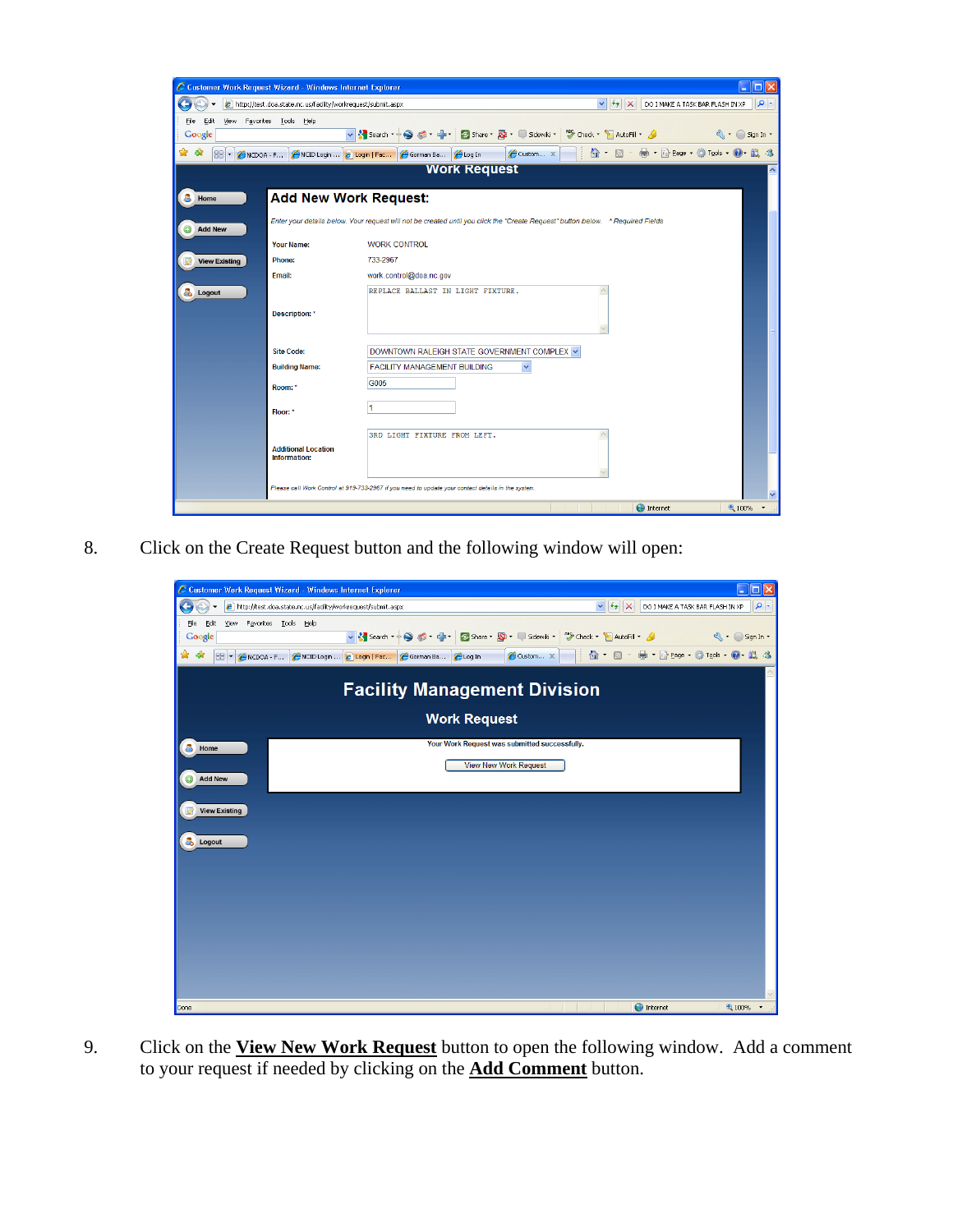| $\Box$ $\Box$ $\times$<br>C Work Request Detail - Windows Internet Explorer                                                                                   |                                                                                                          |                                     |                          |                                        |                     |  |  |  |
|---------------------------------------------------------------------------------------------------------------------------------------------------------------|----------------------------------------------------------------------------------------------------------|-------------------------------------|--------------------------|----------------------------------------|---------------------|--|--|--|
| $\vee$ $\left  \leftarrow \right $ $\times$<br>$\rho$ .<br>DO I MAKE A TASK BAR FLASH IN XP<br>e http://test.doa.state.nc.us/facility/workrequest/detail.aspx |                                                                                                          |                                     |                          |                                        |                     |  |  |  |
| Edit<br>File<br>View                                                                                                                                          | Favorites Tools Help                                                                                     |                                     |                          |                                        |                     |  |  |  |
| Google                                                                                                                                                        | v < Search → → ● ◎ → 中 → ② Share → ⑤ → □ Sidewiki → ツ Check → 日 AutoFill → △<br>$\mathbb{Q}$ + Sign In + |                                     |                          |                                        |                     |  |  |  |
| ☆☆<br>88<br><b>CICDOA - F</b>                                                                                                                                 | NCID Login <b>2</b> Login   Fac                                                                          | e Log In<br>Gorman Ba               | Work R X                 | i 奋 Ы - ⇔ Dr Brege - @ Tools - @ - 以 る |                     |  |  |  |
|                                                                                                                                                               |                                                                                                          | <b>Facility Management Division</b> |                          |                                        | $\hat{\phantom{a}}$ |  |  |  |
| <b>Work Request</b>                                                                                                                                           |                                                                                                          |                                     |                          |                                        |                     |  |  |  |
| 8<br>Home                                                                                                                                                     |                                                                                                          |                                     |                          |                                        |                     |  |  |  |
|                                                                                                                                                               | <b>WR Number:</b>                                                                                        | 1003                                | Date:                    | 7/21/2010 10:14:37 AM                  |                     |  |  |  |
| <b>Add New</b>                                                                                                                                                | <b>Submitter Name:</b>                                                                                   | <b>WORK CONTROL</b>                 |                          |                                        |                     |  |  |  |
|                                                                                                                                                               | <b>Submitter Phone:</b>                                                                                  | 733-2967                            |                          |                                        |                     |  |  |  |
| <b>View Existing</b>                                                                                                                                          | <b>Submitter Email:</b>                                                                                  | work.control@doa.nc.gov             |                          |                                        |                     |  |  |  |
|                                                                                                                                                               |                                                                                                          |                                     |                          |                                        |                     |  |  |  |
|                                                                                                                                                               | <b>Description/Instructions:</b><br>REPLACE BALLAST IN LIGHT FIXTURE.                                    |                                     |                          |                                        |                     |  |  |  |
| <b>&amp;</b> Logout                                                                                                                                           |                                                                                                          |                                     |                          |                                        |                     |  |  |  |
|                                                                                                                                                               | <b>Work Document:</b>                                                                                    |                                     | <b>Status Code:</b>      |                                        |                     |  |  |  |
|                                                                                                                                                               | <b>Document Number:</b>                                                                                  |                                     | <b>Estimated Finish:</b> |                                        |                     |  |  |  |
|                                                                                                                                                               | <b>Document Date:</b>                                                                                    |                                     | <b>Estimated Start:</b>  |                                        |                     |  |  |  |
|                                                                                                                                                               | <b>Work Type:</b>                                                                                        |                                     |                          |                                        |                     |  |  |  |
|                                                                                                                                                               | <b>Site Code:</b>                                                                                        | <b>Building Code:</b>               | Floor:                   | Room:                                  |                     |  |  |  |
|                                                                                                                                                               | <b>RAL</b>                                                                                               | <b>RCC152</b>                       | 1.                       | G005                                   |                     |  |  |  |
|                                                                                                                                                               |                                                                                                          |                                     |                          |                                        |                     |  |  |  |
|                                                                                                                                                               | Location:                                                                                                | 3RD LIGHT FIXTURE FROM LEFT.        |                          |                                        |                     |  |  |  |
|                                                                                                                                                               | <b>Add Comment</b>                                                                                       |                                     |                          |                                        | ×                   |  |  |  |
| Done                                                                                                                                                          |                                                                                                          |                                     |                          | $\bigoplus$ Internet<br>€ 100%         |                     |  |  |  |

10. Work Control will be electronically notified of your request. After review for completeness, Work Control will use the TM2 program to create a service order for your request. When the service order is created, an email will be sent to you with the following information:

# Hello **Your Name**,

This is an automated notification that SERVICE ORDER #20XXXXXXX has been created for the work request # **1003** that you submitted.

Thank you,

Work Control Facility Management Division

11. Once a request has been submitted, click on the **View Existing** to review all work requests that you have submitted as shown below. Work requests will be displayed with the latest at the top of the Work Request screen. Only work requests submitted by you will be displayed.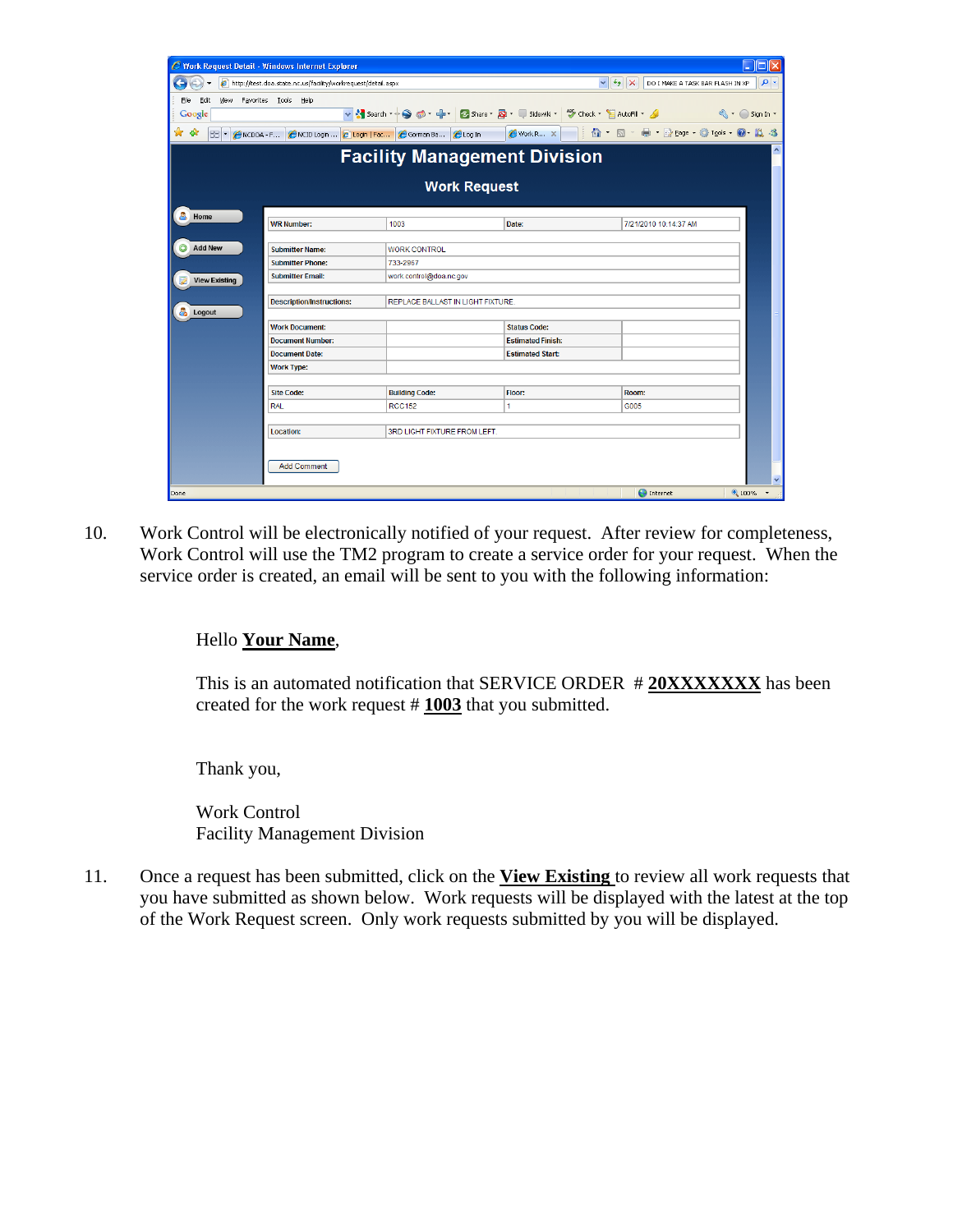| C Work Request Directory - Windows Internet Explorer<br>lial<br>$\sim$                                                                                                     |                       |                                            |                                   |                                                                                                               |               |                       |             |                                                                              |
|----------------------------------------------------------------------------------------------------------------------------------------------------------------------------|-----------------------|--------------------------------------------|-----------------------------------|---------------------------------------------------------------------------------------------------------------|---------------|-----------------------|-------------|------------------------------------------------------------------------------|
| $\vee$ $\frac{1}{2}$ $\times$<br>Q<br>e http://test.doa.state.nc.us/facility/workrequest/directory.aspx<br>DO I MAKE A TASK BAR FLASH IN XP                                |                       |                                            |                                   |                                                                                                               |               |                       |             |                                                                              |
| View<br>File<br>Edit                                                                                                                                                       | Favorites Tools Help  |                                            |                                   |                                                                                                               |               |                       |             |                                                                              |
| Google                                                                                                                                                                     |                       |                                            |                                   | v <mark>*</mark> Search → ● ● → 中 → ● Share → <mark>◆</mark> + ■ Sidewiki + → → Check + ■ AutoFill + <u>◆</u> |               |                       |             | $\left\langle \left\langle \cdot\right\rangle \right\rangle$ Sign In $\cdot$ |
| <b>合 回 最 2 Page - @ Tools - @ 以 3</b><br>☆<br>47<br>NCID Login <b>2</b> Login   Fac <b>2</b> Gorman Ba <b>2</b> Log In<br>WorkR X<br>88<br>NCDOA-F<br>$\blacktriangledown$ |                       |                                            |                                   |                                                                                                               |               |                       |             |                                                                              |
| <b>Work Request</b>                                                                                                                                                        |                       |                                            |                                   |                                                                                                               |               |                       |             |                                                                              |
| А<br>Home                                                                                                                                                                  | <b>Work Requests:</b> |                                            |                                   |                                                                                                               |               |                       |             |                                                                              |
| <b>Add New</b>                                                                                                                                                             | <b>Number</b>         | <b>Requested By</b>                        |                                   | PhoneNumber                                                                                                   | Date          |                       |             |                                                                              |
|                                                                                                                                                                            | 1003                  | <b>WORK CONTROL</b>                        |                                   | 733-2967                                                                                                      |               | 7/21/2010 10:14:37 AM |             |                                                                              |
| <b>View Existing</b>                                                                                                                                                       | <b>Tracking</b>       | <b>Status</b>                              | <b>Site</b>                       | <b>Building</b>                                                                                               | <b>Floor</b>  | Wing                  | Room        |                                                                              |
|                                                                                                                                                                            |                       | <b>ACTIVE</b>                              | <b>RAL</b>                        | <b>RCC152</b>                                                                                                 | 1             |                       | G005        |                                                                              |
|                                                                                                                                                                            | <b>Description</b>    |                                            | REPLACE BALLAST IN LIGHT FIXTURE. |                                                                                                               |               |                       |             |                                                                              |
| å.<br>Logout                                                                                                                                                               |                       |                                            |                                   |                                                                                                               |               |                       |             |                                                                              |
|                                                                                                                                                                            | <b>Number</b>         | PhoneNumber<br>Date<br><b>Requested By</b> |                                   |                                                                                                               |               |                       |             |                                                                              |
|                                                                                                                                                                            | 1002                  | <b>WORK CONTROL</b>                        |                                   | 733-2967                                                                                                      |               | 7/20/2010 1:09:14 PM  |             |                                                                              |
|                                                                                                                                                                            | <b>Tracking</b>       | <b>Status</b>                              | <b>Site</b>                       | <b>Building</b>                                                                                               | <b>Floor</b>  | Wing                  | <b>Room</b> |                                                                              |
|                                                                                                                                                                            |                       |                                            | <b>RAL</b>                        | <b>RCC152</b>                                                                                                 | <b>GROUND</b> |                       | WС          |                                                                              |
|                                                                                                                                                                            | <b>Description</b>    | <b>TEST TEST TEST</b>                      |                                   |                                                                                                               |               |                       |             |                                                                              |
|                                                                                                                                                                            |                       |                                            |                                   |                                                                                                               |               |                       |             |                                                                              |
|                                                                                                                                                                            | <b>Number</b>         | <b>Requested By</b>                        |                                   | PhoneNumber                                                                                                   | Date          |                       |             |                                                                              |
|                                                                                                                                                                            | 1001                  | <b>WORK CONTROL</b>                        |                                   | 733-2967                                                                                                      |               | 7/19/2010 4:34:20 PM  |             |                                                                              |
|                                                                                                                                                                            | <b>Tracking</b>       | <b>Status</b>                              | <b>Site</b>                       | <b>Building</b>                                                                                               | <b>Floor</b>  | Wing                  | Room        |                                                                              |
|                                                                                                                                                                            |                       | Closed                                     | <b>RAL</b>                        | <b>RCC152</b>                                                                                                 | 1             |                       | G067        |                                                                              |
|                                                                                                                                                                            | <b>Description</b>    |                                            | TESTING CUSTOMER WORK REQUEST.    |                                                                                                               |               |                       |             |                                                                              |
| Once requests have been recorded, then you may view the status here.                                                                                                       |                       |                                            |                                   |                                                                                                               |               |                       |             |                                                                              |
|                                                                                                                                                                            |                       |                                            |                                   |                                                                                                               |               | $\bigoplus$ Internet  |             | v<br><b>4 100%</b>                                                           |
|                                                                                                                                                                            |                       |                                            |                                   |                                                                                                               |               |                       |             |                                                                              |

12. Under the Number field, click on the desired button to view your request as shown below. This screen will display the service order number that you received in the email.

|                                                                                                                              | C Work Request Detail - Windows Internet Explorer                     |                                                    |                          |                                   | n            |  |  |  |  |
|------------------------------------------------------------------------------------------------------------------------------|-----------------------------------------------------------------------|----------------------------------------------------|--------------------------|-----------------------------------|--------------|--|--|--|--|
| $\vee$ $\frac{1}{2}$ X<br>c http://test.doa.state.nc.us/facility/workrequest/detail.aspx<br>DO I MAKE A TASK BAR FLASH IN XP |                                                                       |                                                    |                          |                                   |              |  |  |  |  |
| File<br>Edit                                                                                                                 | View Favorites Tools Help                                             |                                                    |                          |                                   |              |  |  |  |  |
| Google                                                                                                                       |                                                                       |                                                    |                          |                                   | Sign In *    |  |  |  |  |
| ☆<br>-97<br>88<br>NCDOA - F<br>$\overline{\phantom{a}}$                                                                      |                                                                       | NCID Login  2 Login   Fac   C Gorman Ba   C Log In | Work R X                 | <b>台 回 最 2 Bage 台 Tools Q 以 3</b> |              |  |  |  |  |
| $\hat{\phantom{a}}$<br><b>Facility Management Division</b>                                                                   |                                                                       |                                                    |                          |                                   |              |  |  |  |  |
| <b>Work Request</b>                                                                                                          |                                                                       |                                                    |                          |                                   |              |  |  |  |  |
| A<br>Home                                                                                                                    | <b>WR Number:</b>                                                     | 1003                                               | Date:                    | 7/21/2010 10:14:37 AM             |              |  |  |  |  |
| $\odot$<br><b>Add New</b>                                                                                                    | <b>Submitter Name:</b>                                                | WORK CONTROL                                       |                          |                                   |              |  |  |  |  |
|                                                                                                                              | 733-2967<br><b>Submitter Phone:</b>                                   |                                                    |                          |                                   |              |  |  |  |  |
| <b>View Existing</b>                                                                                                         | <b>Submitter Email:</b>                                               | sid.chambers@doa.nc.gov                            |                          |                                   |              |  |  |  |  |
| a.<br>Logout                                                                                                                 | <b>Description/Instructions:</b><br>REPLACE BALLAST IN LIGHT FIXTURE. |                                                    |                          |                                   |              |  |  |  |  |
|                                                                                                                              | <b>Work Document:</b>                                                 | <b>Service Order</b>                               | <b>Status Code:</b>      | <b>ACTIVE</b>                     |              |  |  |  |  |
|                                                                                                                              | <b>Document Number:</b>                                               | 201100587                                          | <b>Estimated Finish:</b> |                                   |              |  |  |  |  |
|                                                                                                                              | <b>Document Date:</b>                                                 | 7/21/2010 10:22:11 AM                              | <b>Estimated Start:</b>  |                                   |              |  |  |  |  |
|                                                                                                                              | <b>Work Type:</b>                                                     |                                                    |                          |                                   |              |  |  |  |  |
|                                                                                                                              |                                                                       |                                                    |                          |                                   |              |  |  |  |  |
|                                                                                                                              | <b>Site Code:</b>                                                     | <b>Building Code:</b>                              | Floor:                   | Room:                             |              |  |  |  |  |
|                                                                                                                              | <b>RAL</b>                                                            | <b>RCC152</b>                                      | 1                        | G005                              |              |  |  |  |  |
|                                                                                                                              | Location:                                                             | 3RD LIGHT FIXTURE FROM LEFT.                       |                          |                                   |              |  |  |  |  |
|                                                                                                                              | <b>Add Comment</b>                                                    |                                                    |                          |                                   | $\checkmark$ |  |  |  |  |
|                                                                                                                              |                                                                       |                                                    |                          | <b>O</b> Internet                 | 电100% *      |  |  |  |  |

13. When the service order is completed by the shop, materials (if any) are issued, man hours are recorded, and the corrective action are recorded. When the service order is closed, TM2 will send an automated email message to the building coordinator as shown below: